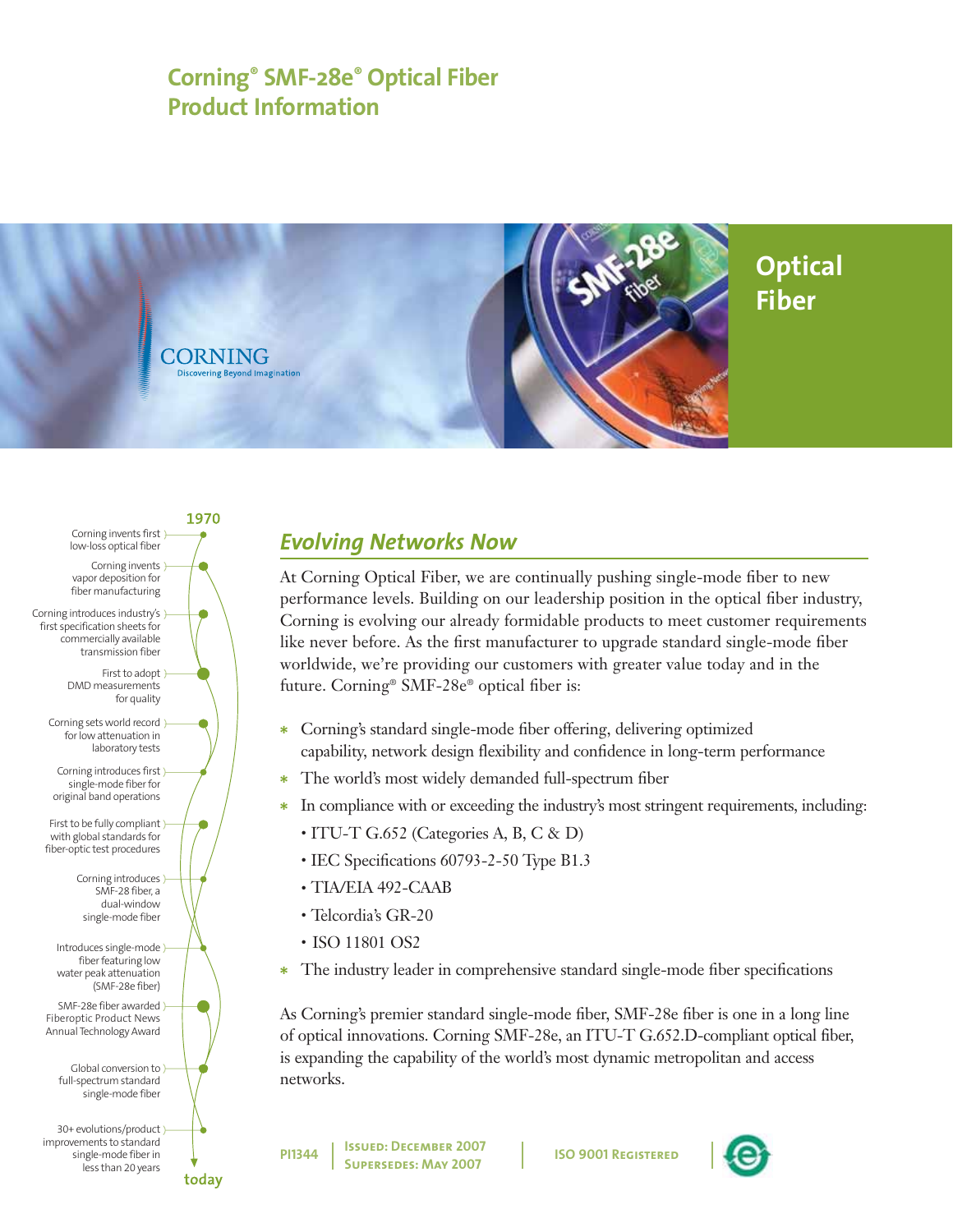Corning SMF-28e fiber has the same reliability, splicing performance and easily strippable coating that customers have trusted in Corning® SMF-28® fiber, the long-standing industry benchmark for quality and performance. SMF-28e fiber offers enhanced capabilities and specifications, while providing full compatibility and interoperability with legacy standard single-mode networks.

Our 30 years of experience are reflected in this evolution of standard single-mode fiber, which not only meets and exceeds the highest industry standards, but also provides an excellent combination of optical, environmental, dimensional and mechanical specifications.

## *Confidence for Today and the Future*

SMF-28e fiber is optimized for metropolitan and access networks that support all broadband applications. SMF-28e fiber has been a qualified product offering since 2001 and has been successfully deployed in communications networks worldwide, proving its performance capabilities in diverse applications.

**Building on a Solid Foundation**<br>Coming SMF-28e iiker has the same reliability castomers have rensed in Coming SMF-28F (performance SMF-28F the offers endured by the performance state redefect in the building of material o As the ideal fiber choice for rapidly growing and dynamically changing metropolitan and access networks, SMF-28e fiber provides immediate value to the customer. It is one of the easiest fibers to handle and install because of its world-class geometry, CPC<sup>®</sup> coating technology and bending specifications. Additionally, its full-spectrum capability enables flexible network designs, increases fiber capacity and prepares network infrastructures for emerging technologies and architectures.

### *Corning*® *Optical Fiber – The Measure of Trust*

#### **Corning's Service Advantage**

Corning Optical Fiber delivers the world's most comprehensive package of innovative products and services, including:

- Worldwide sales support and door-to-door customer service
- Full range of fibers and special order capabilities
- Specialized support from technical experts
- Extensive fiber delivery capabilities with proven success rates<br>Real-time, Web-based customer information
- $*$  Real-time, Web-based customer information  $*$  Dedicated account support for our long-term
- $\ast$  Dedicated account support for our long-term supply customers  $\ast$  Fiber support services and technical information for end-custo
- Fiber support services and technical information for end-customers

At Corning Optical Fiber, we strive to provide the best possible customer service and technical support – before, during and after the sale. As a customer, you'll benefit from our established and extensive support infrastructure that's ready to meet your specific needs.

### **Corning's Product Advantage**

Our enhanced, dual acrylate CPC® coatings provide excellent protection. Designed to be mechanically stripped, with an outside diameter of 245 µm, they are optimized for many single- and multi-fiber cable designs, including loose tube, ribbon, slotted core and tight buffer cables.

Corning is committed to product excellence and meeting the evolving needs of our customers. As updates to fiber characteristics or performance specifications become available, they will be posted on the Corning Optical Fiber website at www.corning.com/opticalfiber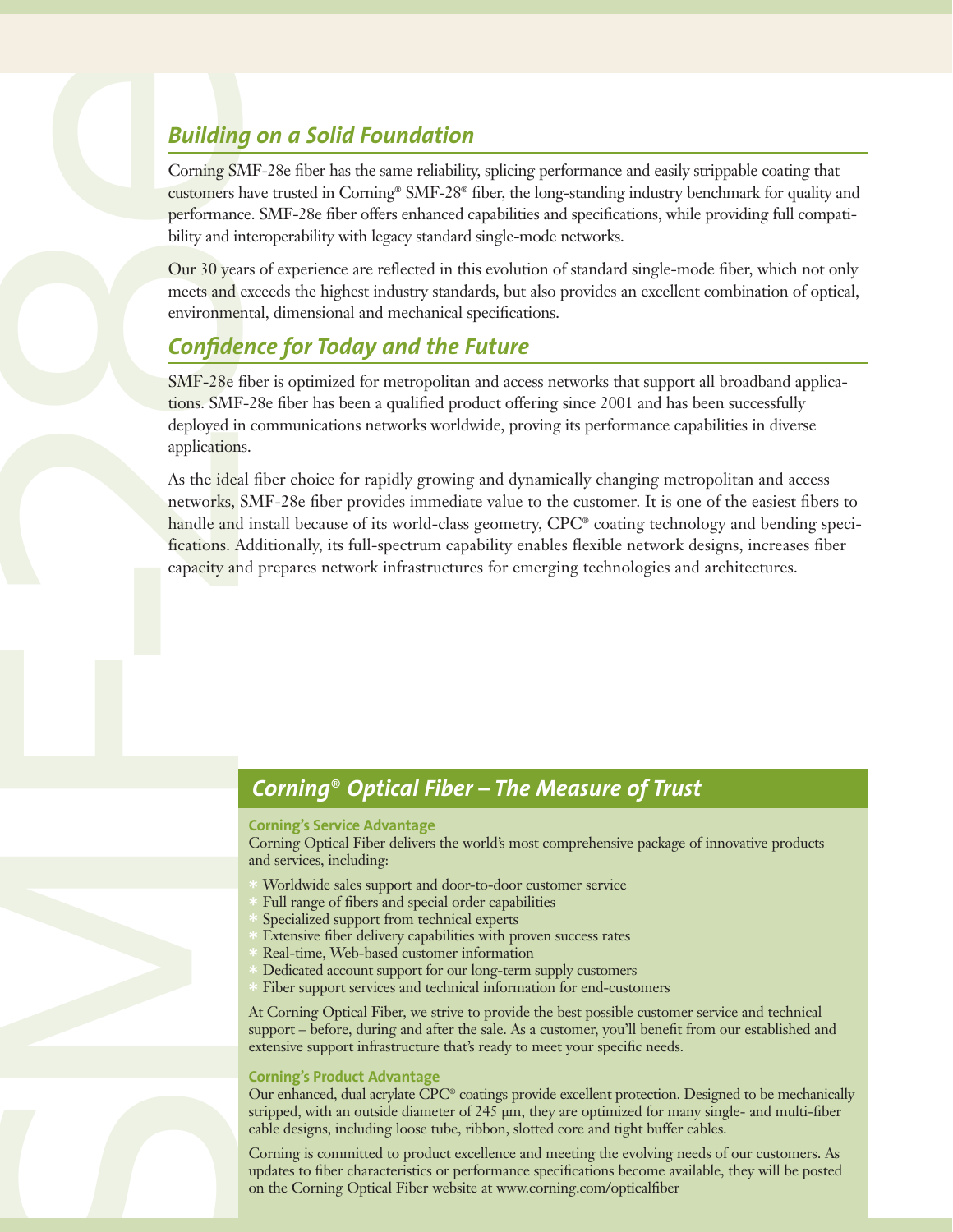## *Optical Specifications*

#### **Fiber Attenuation**

| <b>Maximum Attenuation</b> |                |  |
|----------------------------|----------------|--|
| Wavelength                 | Maximum Value* |  |
| (nm)                       | (dB/km)        |  |
| 1310                       | $0.33 - 0.35$  |  |
| $1383**$                   | $0.31 - 0.35$  |  |
| 1550                       | $0.19 - 0.20$  |  |
| 1625                       | $0.20 - 0.23$  |  |

\*Maximum specified attenuation value available within the stated ranges. \*\*Attenuation values at this wavelength represent post-hydrogen aging performance.

Alternate attenuation offerings available upon request.

#### *Attenuation vs. Wavelength*

| Range         | Ref. $\lambda$ | Max. $\alpha$ Difference |
|---------------|----------------|--------------------------|
| (nm)          | (nm)           | (dB/km)                  |
| $1285 - 1330$ | 1310           | 0.03                     |
| $1525 - 1575$ | 1550           | 0.02                     |
|               |                |                          |

The attenuation in a given wavelength range does not exceed the attenuation of the reference wavelength  $(\lambda)$  by more than the value  $\alpha$ .

| <b>Macrobend Loss</b> |        |            |              |
|-----------------------|--------|------------|--------------|
| Mandrel               | Number | Wavelength | Induced      |
| Diameter              | of     | (nm)       | Attenuation* |
| (mm)                  | Turns  |            | (dB)         |
| 32                    |        | 1550       | $\leq 0.05$  |
| 50                    | 100    | 1310       | $\leq 0.05$  |
| 50                    | 100    | 1550       | $\leq 0.05$  |
| 60                    | 100    | 1625       | $\leq 0.05$  |
|                       |        |            |              |

\*The induced attenuation due to fiber wrapped around a mandrel of a specified diameter.

| <b>Point Discontinuity</b> |                     |  |
|----------------------------|---------------------|--|
| Wavelength                 | Point Discontinuity |  |
| (nm)                       | (dB)                |  |
| 1310                       | $\leq 0.05$         |  |
| 1550                       | $\leq 0.05$         |  |

## *Dimensional Specifications*

#### **Glass Geometry**

| Fiber Curl               | $\geq 4.0$ m radius of curvature |
|--------------------------|----------------------------------|
| <b>Cladding Diameter</b> | $125.0 \pm 0.7$ um               |
| Core-Clad Concentricity  | $\leq 0.5$ µm                    |
| Cladding Non-Circularity | $\leq 0.7\%$                     |

### **Cable Cutoff Wavelength (** $λ<sub>ccf</sub>$ **)**

 $\lambda_{\rm ccf}\, \leq 1260$ nm

#### **Mode-Field Diameter**

| Wavelength | MFD            |
|------------|----------------|
| (nm)       | $(\mu m)$      |
| 1310       | $9.2 \pm 0.4$  |
| 1550       | $10.4 \pm 0.5$ |
|            |                |

#### **Dispersion**

| Wavelength | Dispersion Value |
|------------|------------------|
| (nm)       | $[ps/(nm*km)]$   |
| 1550       | $\leq$ 18.0      |
| 1625       | 22.0             |

Zero Dispersion Wavelength ( $\lambda_0$ ): 1302 nm  $\leq \lambda_0 \leq 1322$  nm Zero Dispersion Slope  $(S_0): \leq 0.089$  ps/(nm<sup>2</sup>•km)

#### **Polarization Mode Dispersion (PMD)**

|                                                          | Value ( $ps/\sqrt{km}$ ) |
|----------------------------------------------------------|--------------------------|
| <b>PMD Link Design Value</b>                             | $≤ 0.06*$                |
| Maximum Individual Fiber                                 | $\leq 0.2$               |
| *Complies with IEC 60794-3: 2001, Section 5.5, Method 1, |                          |

(m = 20, Q = 0.01%), September 2001.

The PMD link design value is a term used to describe the PMD of concatenated lengths of fiber (also known as  $PMD<sub>O</sub>$ ). This value represents a statistical upper limit for total link PMD. Individual PMD values may change when fiber is cabled. Corning's fiber specification supports network design requirements for a 0.20 ps/√km maximum PMD.

#### **Coating Geometry**

| <b>Coating Diameter</b>        | $245 \pm 5 \text{ µm}$ |
|--------------------------------|------------------------|
| Coating-Cladding Concentricity | $\langle$ -12 $\mu$ m  |

Induced Attenuation

### *Environmental Specifications*

|                              |                                     | muuttu Authianon                 |  |
|------------------------------|-------------------------------------|----------------------------------|--|
| Environmental Test           | <b>Test Condition</b>               | $1310$ nm, $1550$ nm & $1625$ nm |  |
|                              |                                     | (dB/km)                          |  |
| Temperature Dependence       | $-60^{\circ}$ C to $+85^{\circ}$ C* | $\leq 0.05$                      |  |
| Temperature Humidity Cycling | -10°C to +85°C* up to 98% RH        | $\leq 0.05$                      |  |
| Water Immersion              | $23^{\circ}$ ± $2^{\circ}$ C        | $\leq 0.05$                      |  |
| Heat Aging                   | $85^\circ + 2^\circ C^*$            | $\leq 0.05$                      |  |
| Damp Heat                    | 85°C at 85% RH                      | $\leq 0.05$                      |  |
|                              |                                     |                                  |  |

\*Reference temperature = +23ºC

Operating Temperature Range: -60ºC to +85ºC